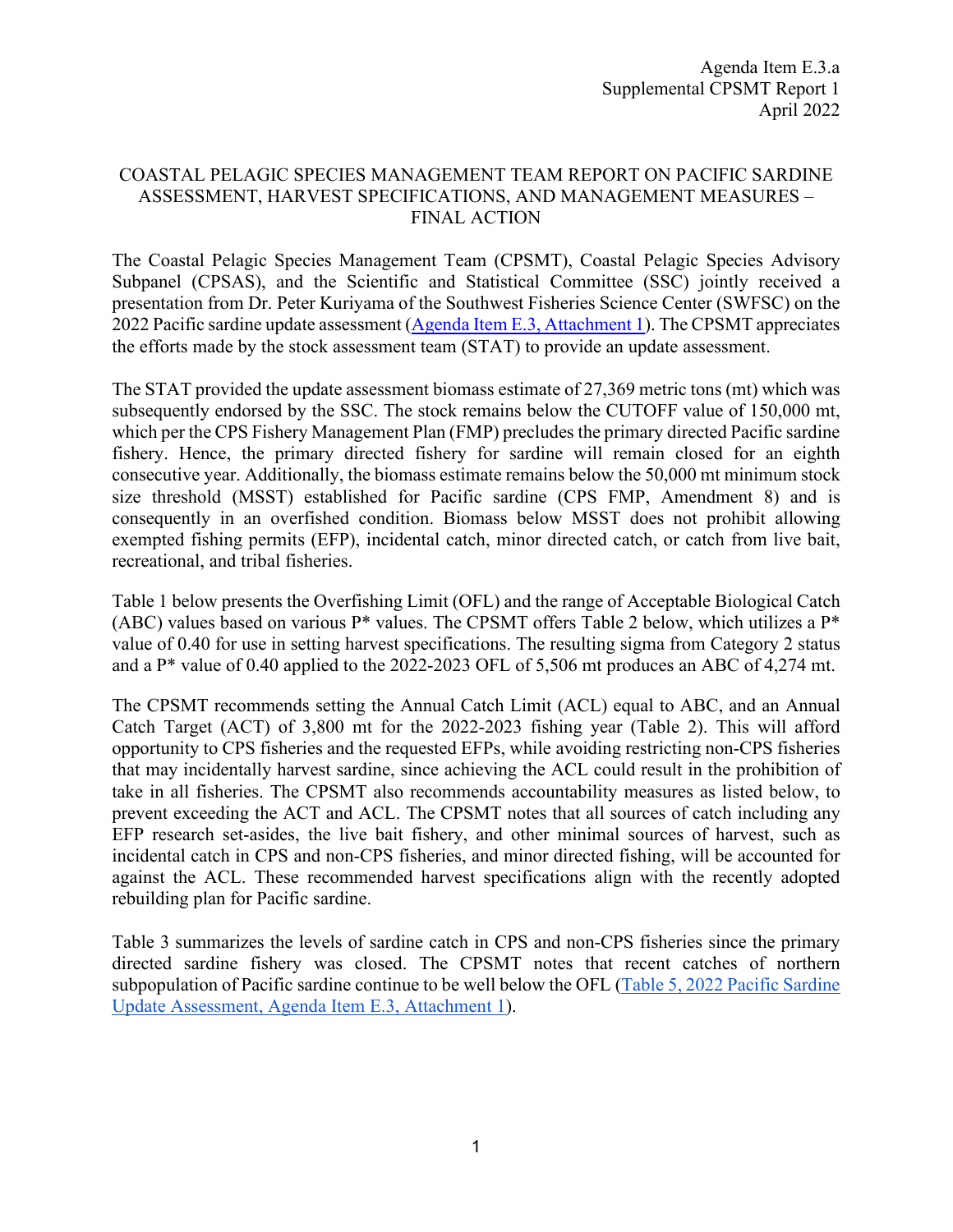## **Future Research and Assessment Recommendations**

The CPSMT maintains its previous concerns regarding management of the Pacific sardine stock [\(April 2021 Agenda Item E.4, CPSMT Report 1\)](https://www.pcouncil.org/documents/2021/04/e-4-a-supplemental-cpsmt-report-1.pdf/). The CPSMT supports the SSC recommendation to postpone the scheduled 2023 Pacific Sardine benchmark assessment to 2024 in order to work towards resolving uncertainties associated with the stock assessment. The CPSMT recommends that an update assessment would therefore be appropriate in 2023.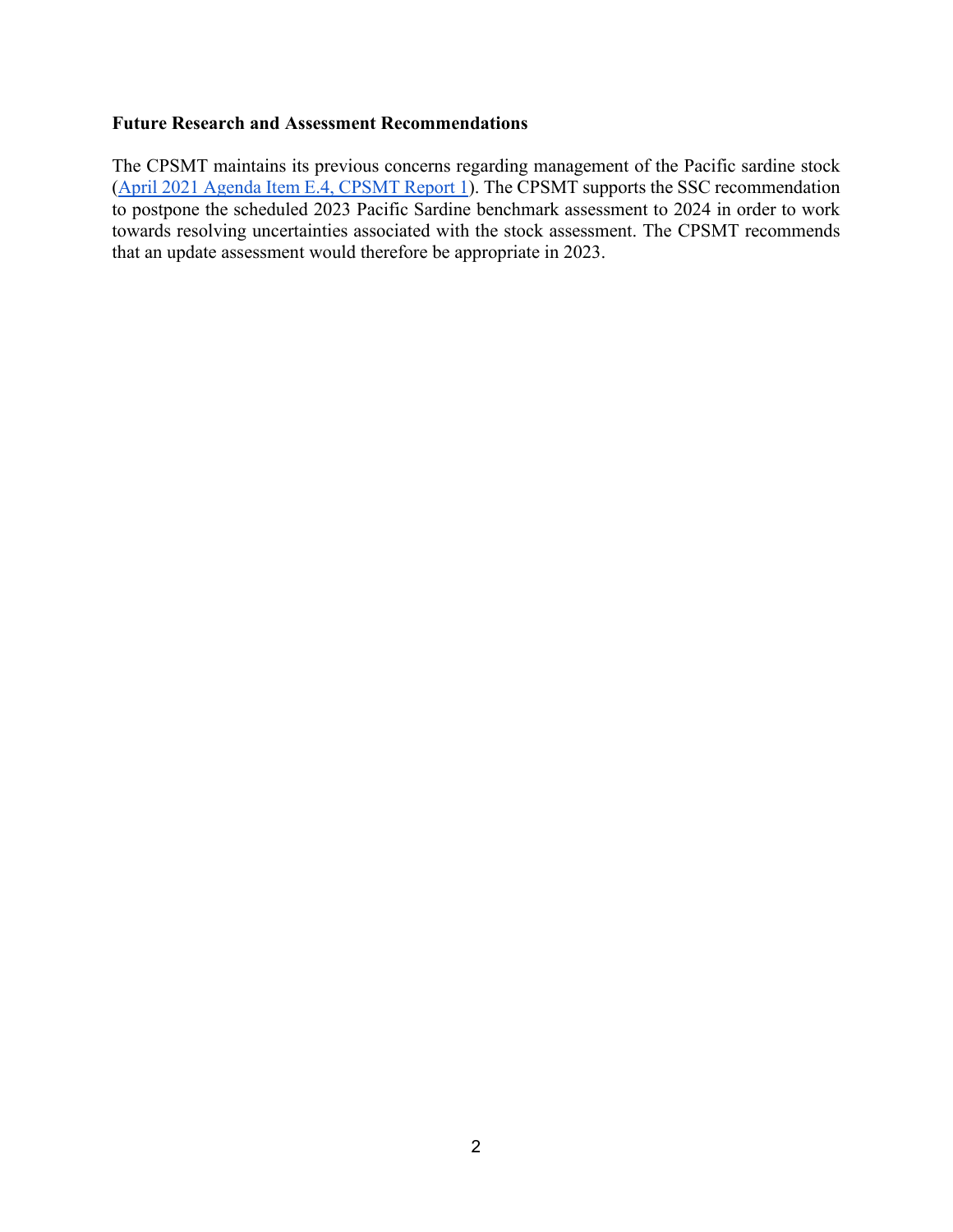|                                                                                                                         |          |       | <b>Harvest Control Rule Formulas</b>                                    |       |       |       |       |       |       |  |
|-------------------------------------------------------------------------------------------------------------------------|----------|-------|-------------------------------------------------------------------------|-------|-------|-------|-------|-------|-------|--|
| OFL = BIOMASS * $E_{\text{MSY}}$ * DISTRIBUTION; where $E_{\text{MSY}}$ is bounded 0.00 to 0.25                         |          |       |                                                                         |       |       |       |       |       |       |  |
| $ABC_{P-star}$ = BIOMASS * BUFFER <sub>P-star</sub> * $E_{MSY}$ * DISTRIBUTION; where $E_{MSY}$ is bounded 0.00 to 0.25 |          |       |                                                                         |       |       |       |       |       |       |  |
| $HG = (B IOMASS - CUTOFF) * FRACTION * DISTRIBUTION; where FRACTION is E_{MSY} bounded 0.05 to 0.20$                    |          |       |                                                                         |       |       |       |       |       |       |  |
| <b>Harvest Formula Parameters</b>                                                                                       |          |       |                                                                         |       |       |       |       |       |       |  |
| $BIOMASS$ (ages $1+, mt$ )                                                                                              | 27,369   |       |                                                                         |       |       |       |       |       |       |  |
| P-star                                                                                                                  | 0.45     | 0.40  | 0.35                                                                    | 0.30  | 0.25  | 0.20  | 0.15  | 0.10  | 0.05  |  |
| ABC Buffer <sub>(Tier 1; Sigma 0.5)</sub>                                                                               |          |       | 0.93910 0.88102 0.82476 0.76936 0.71373 0.65651 0.59558 0.52688 0.43936 |       |       |       |       |       |       |  |
| ABC Buffer <sub>(Tier 2; Sigma 1.0)</sub>                                                                               |          |       | 0.88191 0.77620 0.68023 0.59191 0.50942 0.43101 0.35472 0.27761 0.19304 |       |       |       |       |       |       |  |
| ABC Buffer <sub>(Tier 3; Sigma 2.0)</sub>                                                                               |          |       | 0.77777 0.60248 0.46272 0.35036 0.25950 0.18577 0.12582 0.07707 0.03726 |       |       |       |       |       |       |  |
| CalCOFI SST <sub>(2019-2021)</sub>                                                                                      | 16.0393  |       |                                                                         |       |       |       |       |       |       |  |
| $E_{\rm MSY}$                                                                                                           | 0.231257 |       |                                                                         |       |       |       |       |       |       |  |
| <b>FRACTION</b>                                                                                                         | 0.200000 |       |                                                                         |       |       |       |       |       |       |  |
| CUTOFF (mt)                                                                                                             | 150,000  |       |                                                                         |       |       |       |       |       |       |  |
| DISTRIBUTION (U.S.)                                                                                                     | 0.87     |       |                                                                         |       |       |       |       |       |       |  |
| <b>Harvest Control Rule Values (MT)</b>                                                                                 |          |       |                                                                         |       |       |       |       |       |       |  |
| $OFL =$                                                                                                                 | 5,506    |       |                                                                         |       |       |       |       |       |       |  |
| $ABC(Sigma 0.5) =$                                                                                                      | 5,171    | 4,851 | 4,542                                                                   | 4,236 | 3,930 | 3,615 | 3,280 | 2,901 | 2,419 |  |
| $ABCTier 2 =$                                                                                                           | 4,856    | 4,274 | 3,746                                                                   | 3,259 | 2,805 | 2,373 | 1,953 | 1,529 | 1,063 |  |
| $ABCTier 3 =$                                                                                                           | 4,283    | 3,318 | 2,548                                                                   | 1,929 | 1,429 | 1,023 | 693   | 424   | 205   |  |
| $HG =$                                                                                                                  | $\bf{0}$ |       |                                                                         |       |       |       |       |       |       |  |

Table 1. Sardine harvest formulas for 2022-2023 based on biomass from the 2022 update stock assessment.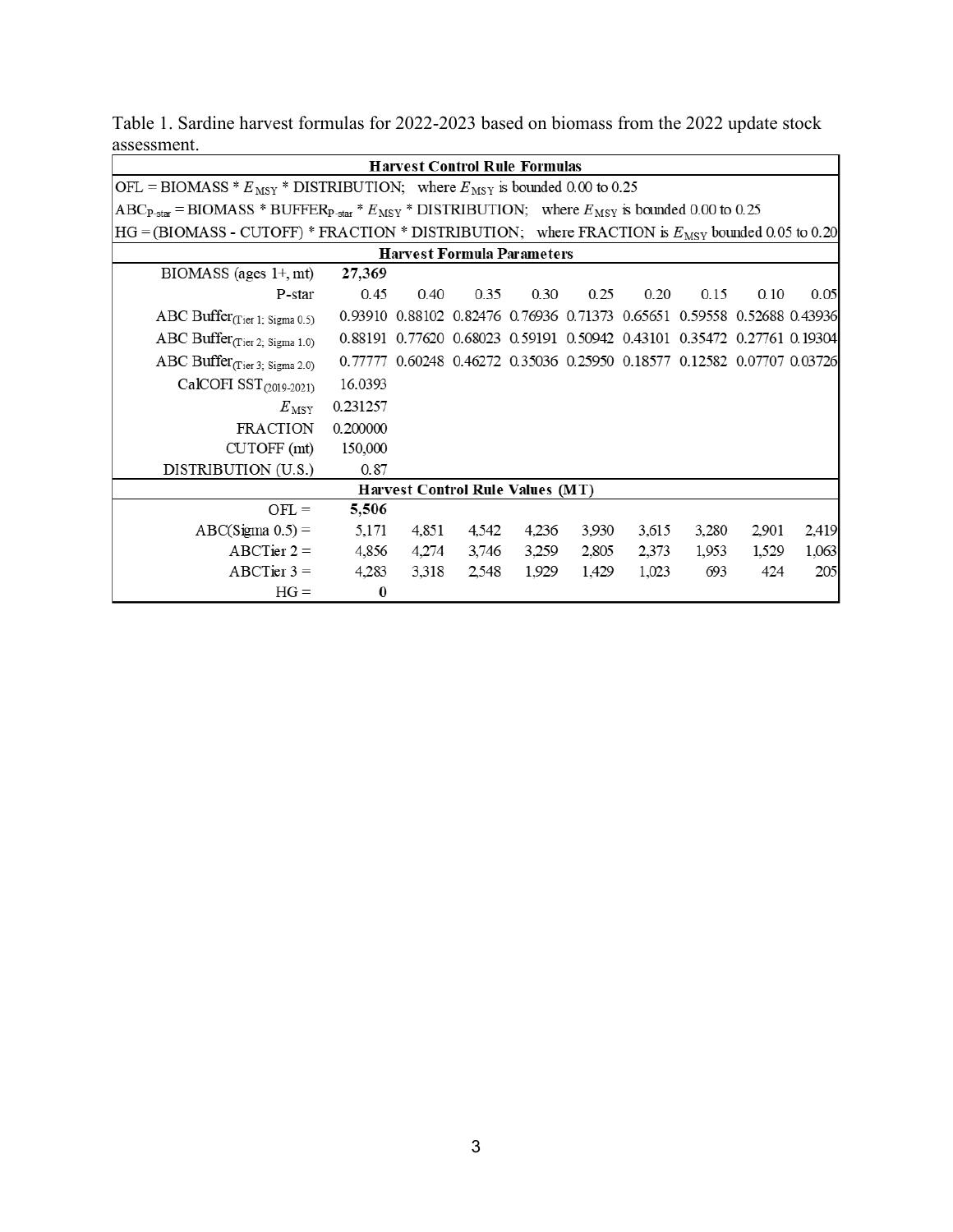Table 2. 2022-2023 Age 1+ Biomass, SSC-recommended OFL, CPSMT-recommended P\* Buffer, ABC, ACL, and ACT.

| <b>Biomass</b> | 27,369 mt |
|----------------|-----------|
| <b>OFL</b>     | 5,506 mt  |
| $P^*$ Buffer   | 0.40      |
| $ABC$ Tier 2   | 4,274 mt  |
| <b>ACL</b>     | 4,274 mt  |
| <b>ACT</b>     | 3,800 mt  |

List of CPSMT Recommended Accountability Measures

- 1. Incidental landing limit in CPS fisheries of 20 percent.
- 2. If landings in the live bait fishery attain 2,500 mt, a per landing limit of one mt of Pacific sardine per trip will apply to the live bait fishery.
- 3. If the ACT of 3,800 mt is attained, a per trip limit of one mt of Pacific sardine applies to all CPS fisheries.
- 4. An incidental per landing allowance of two mt of Pacific sardine in non-CPS fisheries until the ACL is reached.